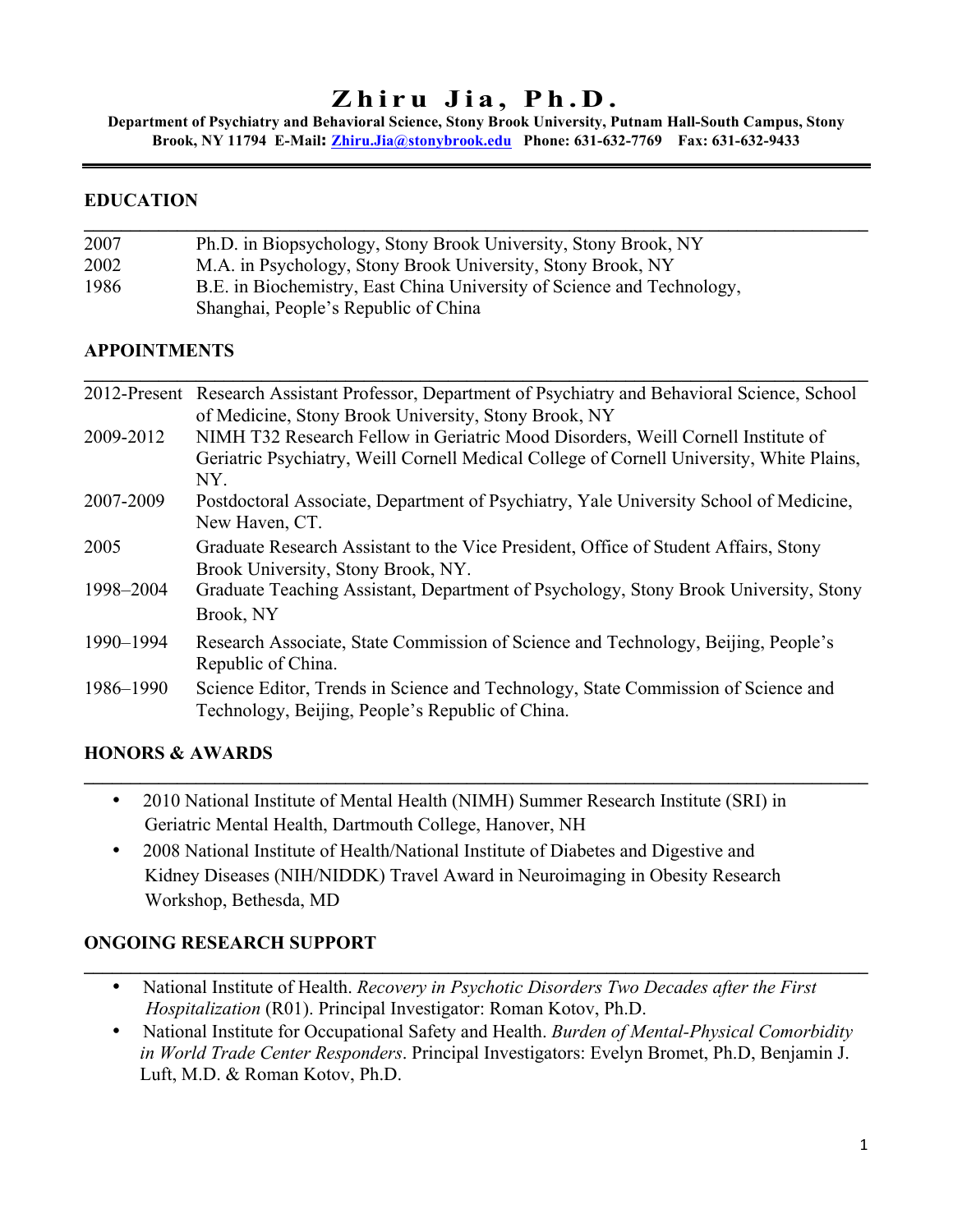## **COMPLETED RESEARCH SUPPORT**

• NIMH T32 Postdoctoral Research Fellowship in Geriatric Mood Disorders (2009-2012). Principal Investigator: George S. Alexopoulos, M.D.

 $\mathcal{L}_\mathcal{L} = \{ \mathcal{L}_\mathcal{L} = \{ \mathcal{L}_\mathcal{L} = \{ \mathcal{L}_\mathcal{L} = \{ \mathcal{L}_\mathcal{L} = \{ \mathcal{L}_\mathcal{L} = \{ \mathcal{L}_\mathcal{L} = \{ \mathcal{L}_\mathcal{L} = \{ \mathcal{L}_\mathcal{L} = \{ \mathcal{L}_\mathcal{L} = \{ \mathcal{L}_\mathcal{L} = \{ \mathcal{L}_\mathcal{L} = \{ \mathcal{L}_\mathcal{L} = \{ \mathcal{L}_\mathcal{L} = \{ \mathcal{L}_\mathcal{$ 

- National Institute on Drug Abuse (NIDA), *Psychotherapy Development Research Center* (P50) (2008-2009). Principal Investigator: Bruce J. Rounsaville, M.D.
- National Institute on Drug Abuse (NIDA), *fMRI of CBT and CM for Cocaine Dependence* (R01) (2008-2009). Principal Investigator: Marc N. Potenza, M.D., Ph.D.
- National Institute on Drug Abuse (NIDA), *Computer-based Training in CBT* (R37) (2008-2009). Principal Investigator: Kathleen M. Carroll, Ph.D.
- National Institute on Alcohol Abuse and Alcoholism (NIAAA), *Chronic Alcohol and Brain Stress Circuit Response* (R01) (2007-2008). Principal Investigator: Rajita Sinha, Ph.D.

 $\mathcal{L}_\mathcal{L} = \mathcal{L}_\mathcal{L} = \mathcal{L}_\mathcal{L} = \mathcal{L}_\mathcal{L} = \mathcal{L}_\mathcal{L} = \mathcal{L}_\mathcal{L} = \mathcal{L}_\mathcal{L} = \mathcal{L}_\mathcal{L} = \mathcal{L}_\mathcal{L} = \mathcal{L}_\mathcal{L} = \mathcal{L}_\mathcal{L} = \mathcal{L}_\mathcal{L} = \mathcal{L}_\mathcal{L} = \mathcal{L}_\mathcal{L} = \mathcal{L}_\mathcal{L} = \mathcal{L}_\mathcal{L} = \mathcal{L}_\mathcal{L}$ 

## **RESEARCH EXPERIENCE**

|           | 2012–present Longitudinal studies investigating (1) 20-year outcomes of psychotic disorders in the<br>Suffolk County Mental Health Project cohort and (2) comorbidity between mental and<br>physical illnesses among responders to World Trade Center disaster. |
|-----------|-----------------------------------------------------------------------------------------------------------------------------------------------------------------------------------------------------------------------------------------------------------------|
| 2009-2012 | Functional MRI studies investigating (1) reward processing dysfunction in people with<br>late-life depression, (2) Hybrid ICA-seed-based methods for fMRI functional<br>connectivity assessment, and (3) fMRI artifact removal procedures                       |
| 2007-2009 | Functional MRI studies on (1) stress and addiction, (2) gender differences in the reward<br>circuitry of substance abusers, and (3) correlation of reward processing with treatment<br>outcome in cocaine dependence.                                           |
| 2003-2007 | Event-related potential (ERP) studies investigating (1) Chinese-English bilingual<br>emotional word processing and (2) implicit and explicit memory in English word<br>processing.                                                                              |
| 2000-2002 | Research on event-related potentials in young adults in response to graded monetary<br>reward in a go/no-go paradigm.                                                                                                                                           |
| 1998-2000 | Research on rodent behavior and motor skill learning patterns in an operant conditioning<br>paradigm.                                                                                                                                                           |

## **TEACHING EXPERIENCE**

1998–2004 Graduate Teaching Assistant, Department of Psychology, Stony Brook University, Stony Brook, New York. Courses taught at undergraduate level include Statistical Methods in Psychology, Health Psychology, Survey of Social Psychology, Introduction to Psychology, Drugs and Brain, and Developmental Psychology Survey

 $\mathcal{L}_\mathcal{L} = \mathcal{L}_\mathcal{L} = \mathcal{L}_\mathcal{L} = \mathcal{L}_\mathcal{L} = \mathcal{L}_\mathcal{L} = \mathcal{L}_\mathcal{L} = \mathcal{L}_\mathcal{L} = \mathcal{L}_\mathcal{L} = \mathcal{L}_\mathcal{L} = \mathcal{L}_\mathcal{L} = \mathcal{L}_\mathcal{L} = \mathcal{L}_\mathcal{L} = \mathcal{L}_\mathcal{L} = \mathcal{L}_\mathcal{L} = \mathcal{L}_\mathcal{L} = \mathcal{L}_\mathcal{L} = \mathcal{L}_\mathcal{L}$ 

## **UNIVERSITY SERVICE**

May 2012: Judge for Brookhaven National Laboratory 2012 Elementary School Science Fair, Upton, New York.

 $\mathcal{L}_\mathcal{L} = \mathcal{L}_\mathcal{L} = \mathcal{L}_\mathcal{L} = \mathcal{L}_\mathcal{L} = \mathcal{L}_\mathcal{L} = \mathcal{L}_\mathcal{L} = \mathcal{L}_\mathcal{L} = \mathcal{L}_\mathcal{L} = \mathcal{L}_\mathcal{L} = \mathcal{L}_\mathcal{L} = \mathcal{L}_\mathcal{L} = \mathcal{L}_\mathcal{L} = \mathcal{L}_\mathcal{L} = \mathcal{L}_\mathcal{L} = \mathcal{L}_\mathcal{L} = \mathcal{L}_\mathcal{L} = \mathcal{L}_\mathcal{L}$ 

March 2012: Judge for Stony Brook University Protein Modeling Challenge for Long Island High School Students, Stony Brook, New York.